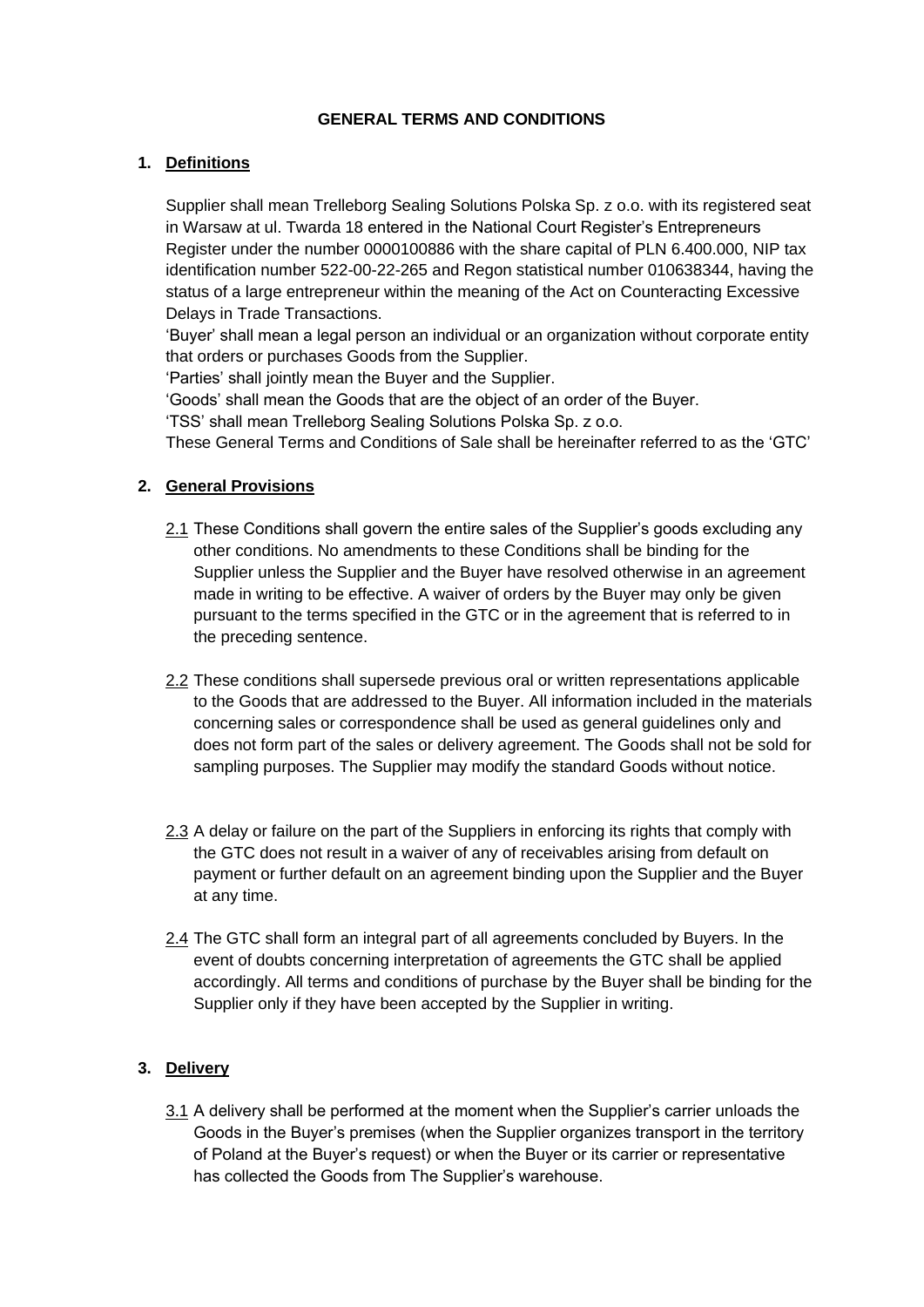- 3.2 Any delivery dates (upon request or agreed) shall be estimates only. The delivery time is not the object of the agreement and the Supplier shall not be held responsible for any delay in delivery unless the Parties have agreed otherwise in a written agreement. The Supplier may deliver the Goods in lots and issue a separate invoice for each lot. Each delivery shall constitute a separate and any claim relating to specific lots does not authorize the Buyer to any rights or compensation with respect to other lots.
- 3.3 Risk related to any loss or damage to the Goods shall be transferred upon the Buyer at the moment of their release to the Buyer.

## **4. Price and Payment**

- 4.1 The Supplier shall specify the price for the Gods in the Order Confirmation.
- 4.2 Written offers prepared by Supplier shall effective for three months as of their issuance date. The Supplier may change the quoted price if the Buyer orders a different quantity of Goods than the one specified in the offer, based on which the Supplier has estimated the delivery costs.
- 4.3 The price of Goods shall include standard packaging, does not however, include delivery costs, uploading, unloading, freight insurance, special inspection requirements, manufacture of special tools, including VAT, unless the Parties have agree otherwise in a written agreement.
- 4.4 If the Supplier does not specify it otherwise in writing, the Buyer shall pay invoices of the Supplier in their entirety without any deductions and discounts in Polish zlotys at the date specified in the invoice. The payment date shall commerce on the invoice issuance date.
- 4.5 If the price rates have been determined in a currency other than the Polish zloty, the price for Goods shall be an equivalent of a given foreign currency price expressed in Polish zlotys at the average exchange rate by the National Bank of Poland prevailing on the issuance date of the Order Confirmation.
- 4.6 Without prejudice to any other compensation, if the Buyer fails to pay any invoices in its entirety when due, the Supplier may calculated interest in accordance with the applicable regulations.
- 4.7 The date when a specific amount has been posted to the Supplier's bank account shall be recognized as the payment date.
- 4.8 Ownership of the Goods shall pass onto the Buyer after payment of the entire price for the Goods to the Supplier, which does not release the Buyer from responsibility for an accidental loss or damage to the Goods.

## **5. Acceptance**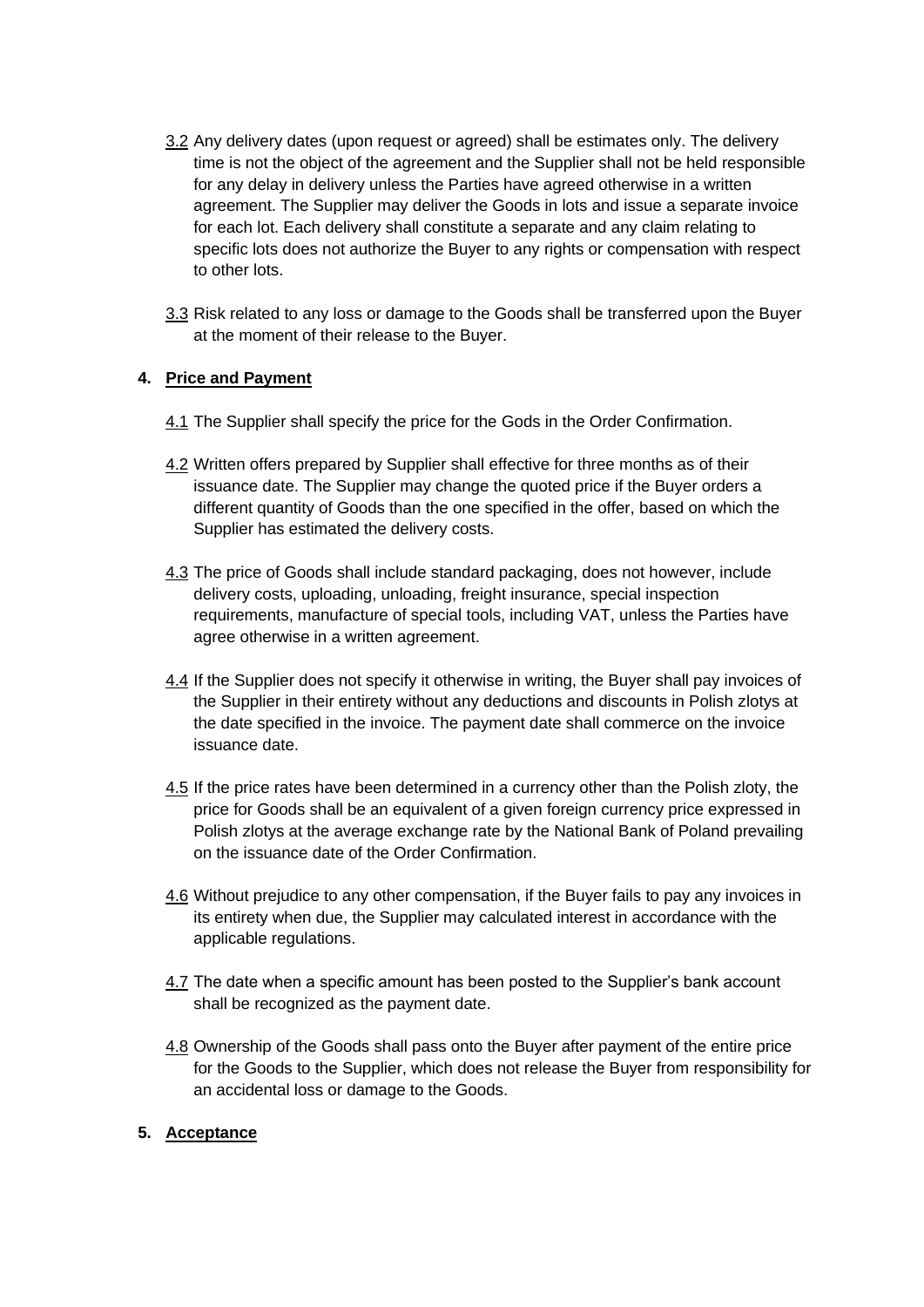- 5.1 The Buyer shall check the Goods after inspection and it is recognized that it has accepted them unless it has informed the Supplier and the Supplier's carrier in writing about any losses shortages, surpluses or visible damage or incompatibilities within seven days as from the delivery date. The Buyer shall inform about failure of delivery within seven days as from the invoice issuance date by the Supplier. The Buyer may not refuse acceptance of the delivery with a shortage or surplus, in the event whereby a margin has been complied with at 10% (for non-standard Goods) and 5% (for standard Goods) relative to the ordered quantity. In such events the Supplier shall adjust the price proportionately.
- 5.2 Collection of the Goods is the main duty of the Buyer.

# **6. Warranty**

- 6.1 The Supplier warrants that the delivered Goods shall be free from manufacturing and material defects (physical defects) and legal defects. In the event of establishing and proving such defects within a period of 8 weeks as from the acceptance date of the Goods by the Buyer and notifying about them not later than within 3 days as from their detection, Supplier in agreement with the Buyer shall replace the defective Goods with ones that are free from defects or shall reimburse the Buyer with a relevant amount of money. Incorrect use of the Goods, damage caused during installation or operations that are not compatible with its features shall release the Supplier from its warranty obligations and any other obligations towards both the Buyer and third persons.
- 6.2 In the event the Goods are to be delivered in lots, any defect in any lot of the Goods shall not authorize the Buyer to withdraw the order for the remaining parts (lots).

## **7. Limitation of Liability**

- 7.1 Nothing in these Conditions shall exclude or limit the liability of the Supplier for death or body injuries caused by the Supplier's fault with regard to the Goods or due to fraudulent misrepresentation to the Buyer.
- 7.2 The parties shall limit the maximum value of any compensation incurred by the Supplier, under contract, tort (including negligence and default on a statutory obligation) or otherwise to the price of the Goods established in accordance with such conditions with respect to which such claim is made.
- 7.3 In no event shall the Supplier or its representatives be held responsible for:
	- 7.3.1 any stoppage in the Buyer's operations, in particular the loss of a possibility to use any equipment, loss of income, contracts, profits, repute of the Buyer, the los of predicted savings, losses caused by claims of third persons that arise out of or in connection with operations or envisaged operations of the Buyer, or
	- 7.3.2 any damage, costs, expenses or other claims about any compensation due to negligence , termination of the agreement or caused otherwise that have not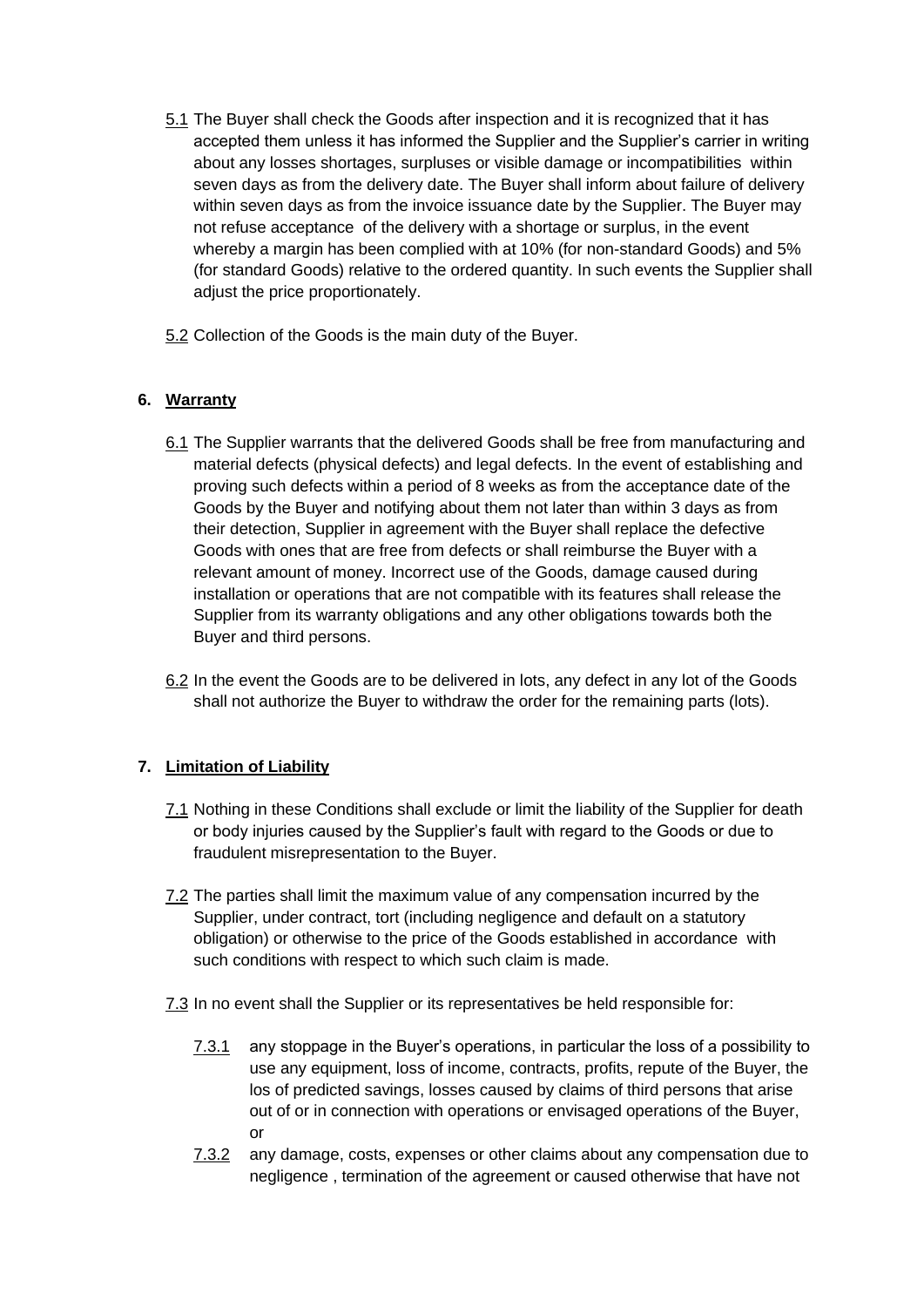occurred a direct cause of failure to performance or undue performance of the agreement by the Supplier and that could not have been predicted to a major extent as resulting from termination of the agreement on the acceptance date of the Buyer's order.

7.4 In no event shall the Supplier be held liable for any claim with respect to the Goods or the sales agreement that is made to the Suppliers more than two years after the agreement performance date by the Supplier. Thus the Parties agree that the sale date – the agreement performance date is the date on which the Supplier has issued an invoice. The Supplier shall issue invoice within seven days as from the shipment date of the Goods from the Supplier's warehouse at the latest.

## **8. Force Majeure**

 The Supplier shall not be held liable for any failure to perform or undue performance of agreements caused by any event that is consider reasonable control, including, but not limited to, any force majeure, in particular fire, flood, plant breakdown, power outage, shortage of water, supplies or materials, collective dispute, decrees of the government or other public authority, public riots, terrorism, or war.

## **9. Termination of the Agreement**

Without any prejudice to any other compensation, the Supplier may immediately suspend deliveries, take over the Goods that are its property and/or terminate the sales agreement (and any other agreements with the Buyer), should the Buyer default on any provision of the GTC or fail to pay an amount to the Supplier due to any reason whatsoever when due.

## **10. Miscellaneous**

- 10.1 The Buyer shall store and use the Goods in accordance with any instructions received from the Supplier who shall not be held liable for any damage, loss, claims or expenses resulting from failure to comply with such instructions.
- 10.2 Any materials delivered to the Supplier by the Buyer shall be at the Buyer's risk when they are held by the Supplier or in the course of transport to or from the Buyer and the Buyer shall insure them accordingly. The Supplier shall not be held liable for defects arising from materials or designs delivered by or specified by the Buyer.
- 10.3 The Buyer must have authorization pursuant to the applicable law that are necessary to conclude an agreement for the delivery of any materials, designs and specifications that it delivers to the Supplier. The Buyer represents and warrants to the Supplier that All Goods manufactured or with their use shall not violate any rights of third persons arising under copyright and neighboring laws, industrial property rights etc. The Buyer shall fully compensate the Supplier in the event of any losses, claims, costs and expenses arising under default on the provision contained in the previous sentence, which shall not denote takeover by the Supplier of any obligation or liability of the Buyer towards third persons.